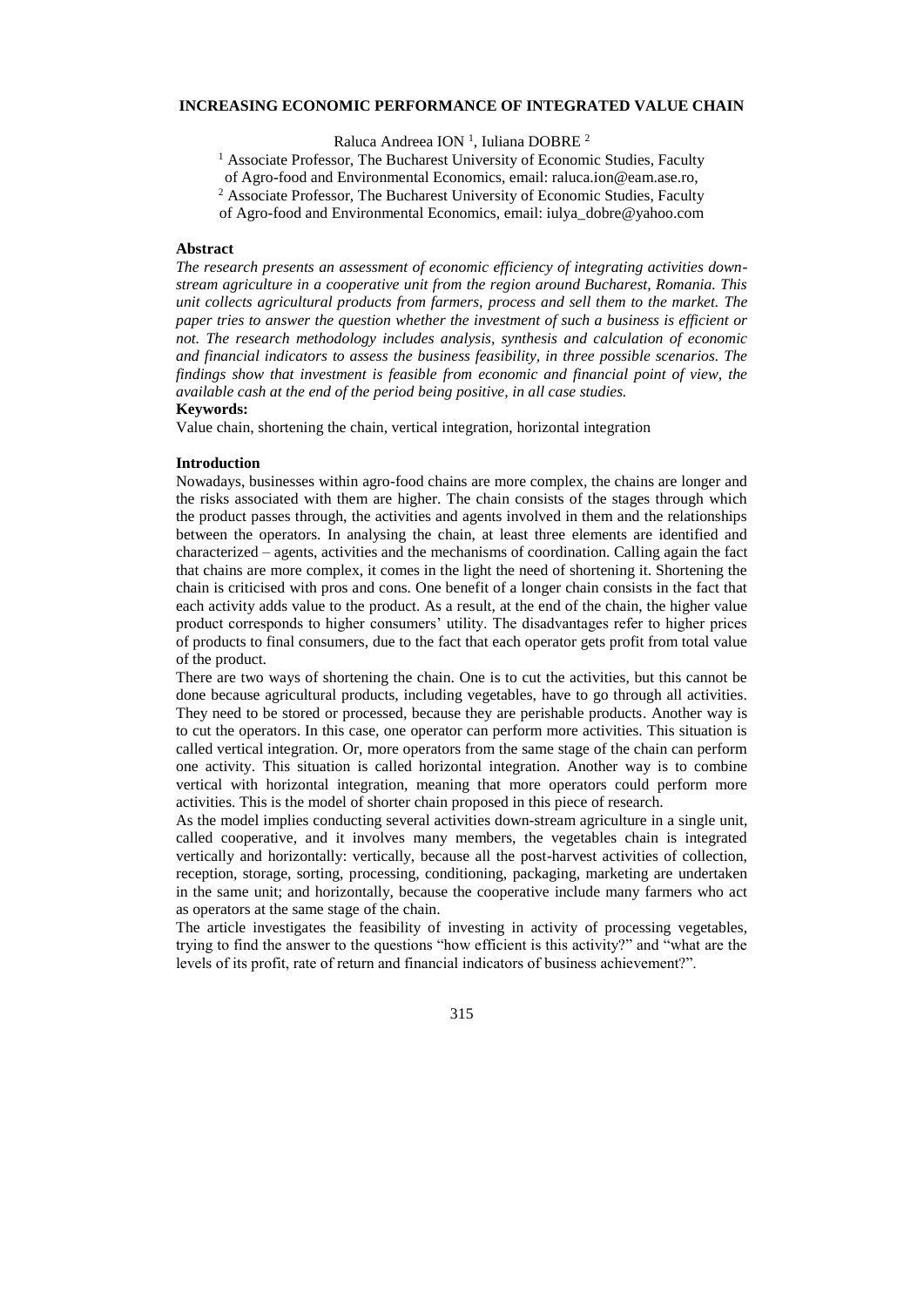Vegetables chain starts from farmers who perform agricultural activities. The areas cultivated with vegetables in Romania decreased in the last years, from 253 thousand hectares in 2007 to 239 thousand hectares in 2014. The production increased from 3116 thousand tonnes to 3807 thousand tonnes in 2014. The fact that production increased while the area decreased means that average production grew.

The need for investing in vegetables chain consists in the market opportunities that can be exploited by chain operators and the many weaknesses of vegetables chain which can be overcome. The main weak point of the value chain is collecting vegetables from many farmers who deliver small quantities of vegetables production (Manole, 2005, Turek, 2008). By the one hand, farmers deliver small quantities, by the other hand, hypermarkets and supermarkets ask larger quantities of products. To meet these requirements, farmers can choose to integrate activities of processing and marketing into a single economic unit. Because processing vegetables needs investment in production lines of high value, farmers should associate themselves in an associative form.

Economic performance depends on the mechanism of coordination. These mechanisms are subsidies system, price, contracts, horizontal and vertical integration (Marion, 1986). Previous research (Manole, 2006) assesses the impact of coordination upon agro-food system performance. It was found that performance increases as activities are more integrated. This is the reason why the objective of this piece of research is to investigate the integrated activities of vegetables chain; and the scope is to assessing their economic efficiency.

# **1. Materials and methods**

The cooperative is set up in a vegetable area around Bucharest. The products have been chosen considering the results of a survey which show that, among vegetable cans, tomatoes juice, tomatoes paste and pickles are the most demanded (Ion, 2015). For obtaining these products, farmers should invest in equipment and buildings. The technical objectives are to build a factory for processing vegetables and a warehouse for storing them, to set up a network of collecting tomatoes. The financial objectives of the business are to buy a car for collecting vegetables and delivering the vegetables cans to hypermarkets and supermarkets in Bucharest, to purchase machineries and equipment for sorting, packaging, storage and handling vegetables and to build the warehouse and the factory. The total investment value is 1,175,523 lei.

The production is planed considering the activities in the field (vegetables are phased harvested) and storage, sorting and packaging areas and capacities. The period of obtaining tomatoes juice and paste is July to October, and the period of processing pickles is July-January the following year. In Table 1, the production program is presented.

| Tuble 1 110 Clum of production |                     |                |             |  |  |  |
|--------------------------------|---------------------|----------------|-------------|--|--|--|
| No.                            | Product             | Number of cans | Value (lei) |  |  |  |
|                                | Tomato paste        | 20,359         | 142,513     |  |  |  |
|                                | Tomato juice        | 37,845         | 321,679     |  |  |  |
|                                | Pickles (cucumbers) | 5,920          | 29,600      |  |  |  |
| 4                              | Pickles (cabbage)   | 8,120          | 24,360      |  |  |  |
|                                | Pickles (assorted)  | 3,160          | 12.640      |  |  |  |

**Table 1 Program of production**

Source: authors' calculations

316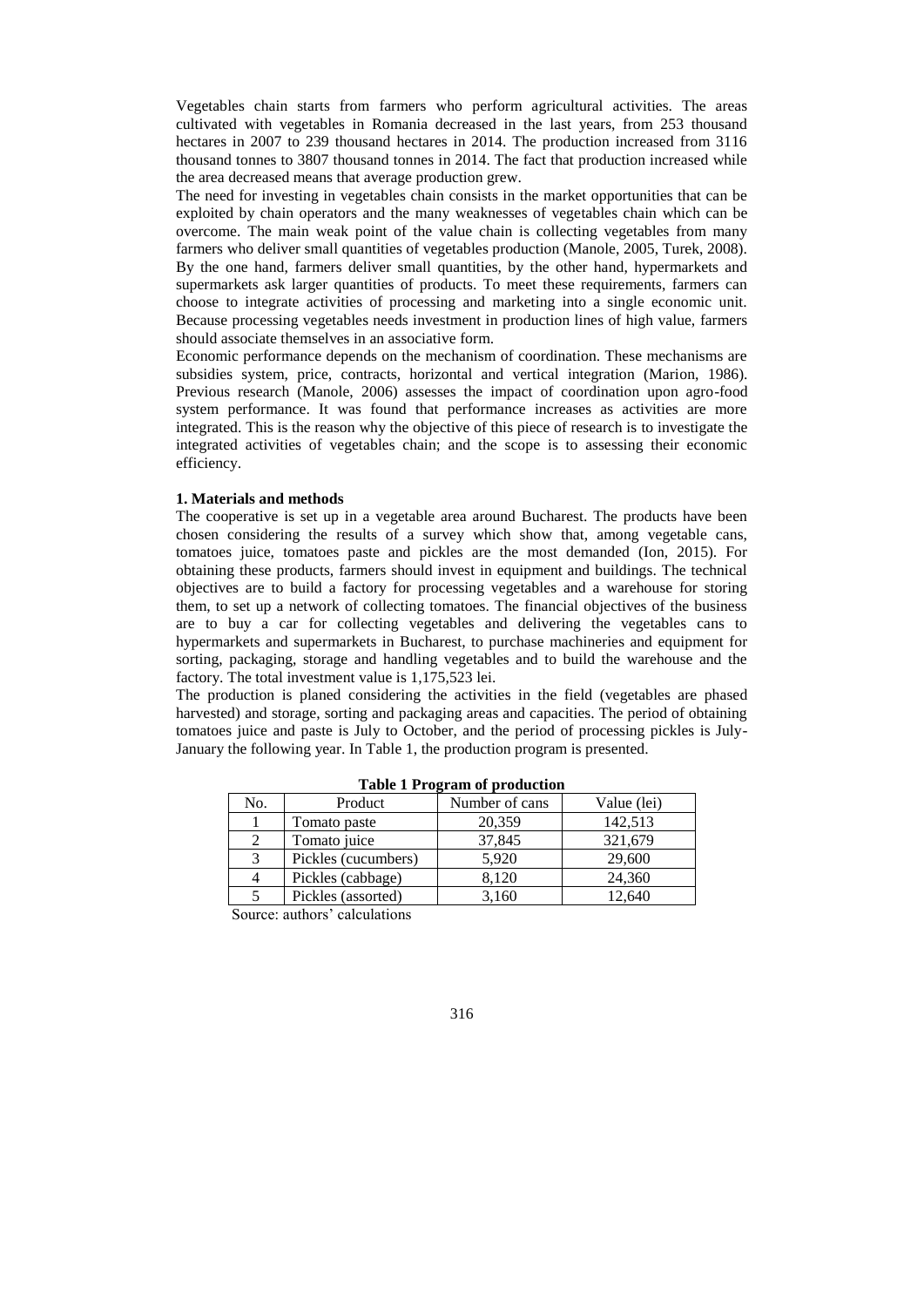

Source: authors' calculations

#### **Fig.1The structure of production (lei)**

The investment could be financed through the National Program of Rural Development, which, in the case of an associative unit, covers 50 per cent of eligible expenditures. For the rest of the investment, three scenarios have been considered. The first one takes in consideration the situation where farmers finance themselves the rest of the amount. The second one takes into consideration the situation where farmers finance themselves only half of the rest of the amount, and the other half is financed through a bank loan. The third one takes into consideration that farmers will not finance themselves any amount, but they cash a loan. Income and expenditure for the three scenarios are presented in Table 2 and 3.

| No.            | Product                                                | Revenues   |             |              |  |  |
|----------------|--------------------------------------------------------|------------|-------------|--------------|--|--|
|                |                                                        | Scenario I | Scenario II | Scenario III |  |  |
|                | Tomato paste                                           | 142.513    | 142.513     | 142.513      |  |  |
| $\mathfrak{D}$ | Tomato juice                                           | 321.678    | 321,678     | 321.678      |  |  |
| 3              | Pickles (cucumbers)                                    | 29,600     | 29,600      | 29,600       |  |  |
| 4              | Pickles (cabbage)                                      | 24,360     | 24,360      | 24,360       |  |  |
| 5              | Pickles (assorted)                                     | 12,640     | 12,640      | 12,640       |  |  |
| 6              | Seedlings                                              | 2,500      | 2,500       | 2,500        |  |  |
| 7              | Total                                                  | 533,291    | 533.291     | 533.291      |  |  |
| 8              | Investment, of which                                   | 1,175,523  | 1,175,523   | 1,175,523    |  |  |
| 8.1.           | -Own financial resources                               | 715,472    | 357,736     |              |  |  |
| 8.2.           | -loan                                                  |            | 357,736     | 715,472      |  |  |
| 8.3.           | of<br>-National<br>Program<br><b>Rural Development</b> | 460,051    | 460,051     | 460,051      |  |  |

**Table 2 Revenues from operational activity and investment, for each scenario (lei)**

Source: authors' calculations

317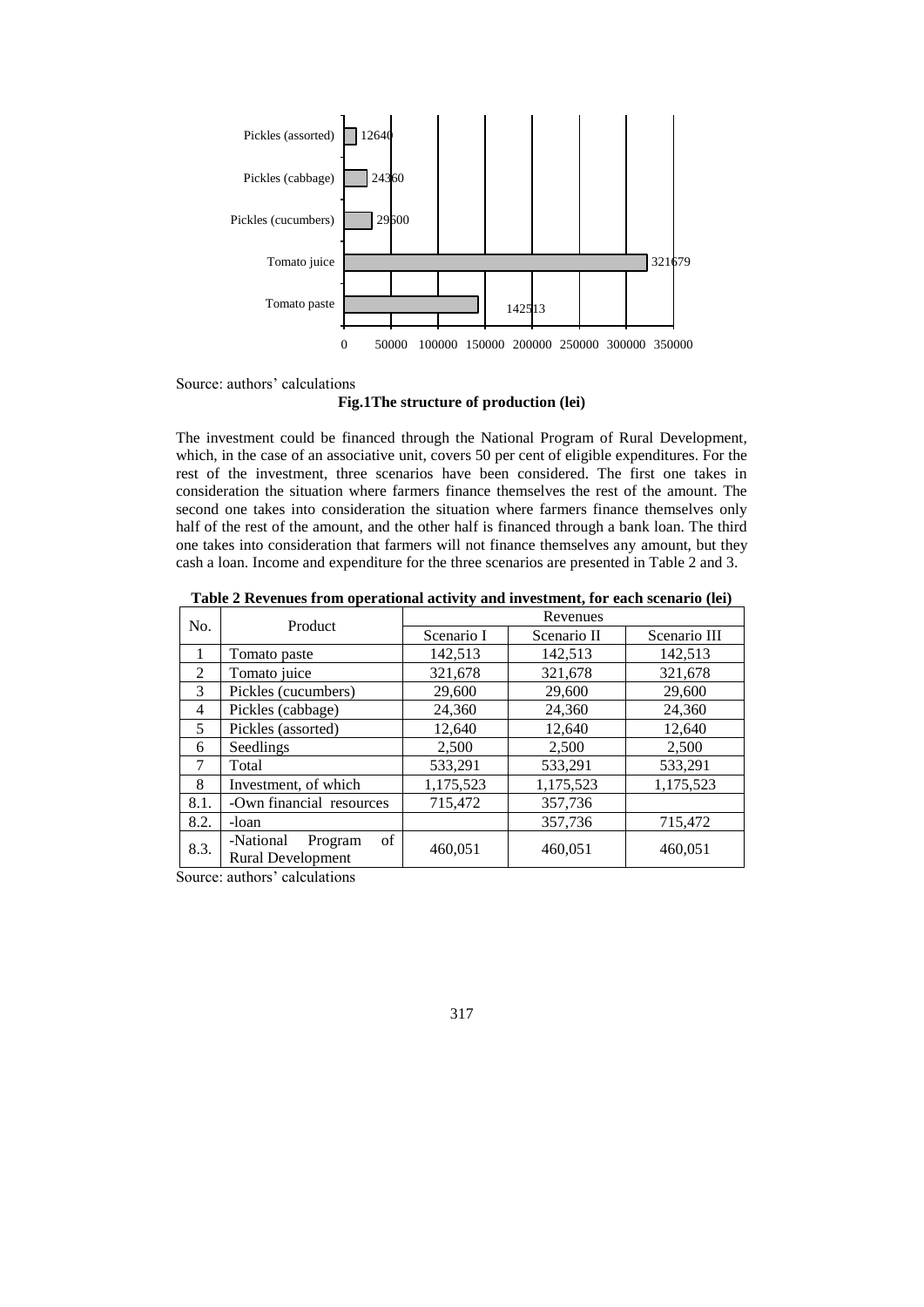

Source: authors' calculations

## **Fig.2 Investment structure, by scenario (%)**

Table 2 present the income and investment for each scenario. The annual product revenues are equal to 533,291 lei, of which 26.7 per cent come from tomato paste, 60.3 per cent from tomato juice, 5.5 per cent from pickled cucumbers, 4.5 per cent from picked cabbage, and 2.5 per cent from assorted pickles. Total value of investment is 1,175,523 lei, made up of farmers own contribution and grant from the European Fund for Agriculture and Rural Development. Within the total value of investment, the member contribution is 60.9 per cent and the European Fund for Agriculture and Rural Development is 39.1 per cent. In the second scenario, the total investment is made up of 30.4 per cent of farmers' contribution, 30.4 per cent from a loan and 39.1 per cent granted from National Program of Rural Development. In the third scenario, the total investment is made up of 60.9 per cent of a loan and 39.1 per cent granted from National Program of Rural Development.

|                 | Table 5 Expenditure for each security (ici) |             |             |              |  |
|-----------------|---------------------------------------------|-------------|-------------|--------------|--|
| No.             | Product                                     | Expenditure |             |              |  |
|                 |                                             | Scenario I  | Scenario II | Scenario III |  |
|                 | Total expenditure, of which:                | 1,574,086   | 1,610,311   | 1,646,537    |  |
| $\overline{2}$  | Materials                                   | 200,371     | 200,371     | 200,371      |  |
| 3               | <b>Salaries</b>                             | 116,820     | 116,820     | 116,820      |  |
| $\overline{4}$  | Amortization                                | 71,772      | 71,772      | 71,772       |  |
| 5               | Other expenditure                           | 9,600       | 9,600       | 9,600        |  |
| 6               | Loans and interest paid                     |             | 36,225      | 72,451       |  |
| $7\phantom{.0}$ | Assets acquisition                          | 1,175,523   | 1,175,523   | 1,175,523    |  |
| 8               | Available cash at the end of the year       | 134,728     | 98,503      | 62,277       |  |
|                 | .                                           |             |             |              |  |

**Table 3 Expenditure for each scenario (lei)**

Source: authors' calculations

The total expenditure refers to operating expenses and investment for assets acquisition. In the first scenario, total expenses are 1,574,086 lei, of which 1,175,523, 76 per cent, is assets acquisition. Among the total costs, 12.7 per cent is held by material expenses. If the allocation of investment is excluded, the share of material expenses grows to 50.27 per cent. Available cash at end of period is 134,728 lei. In the second scenario, the total expenses are 1,610,311 lei, higher than in the first scenario, because of the interest paid to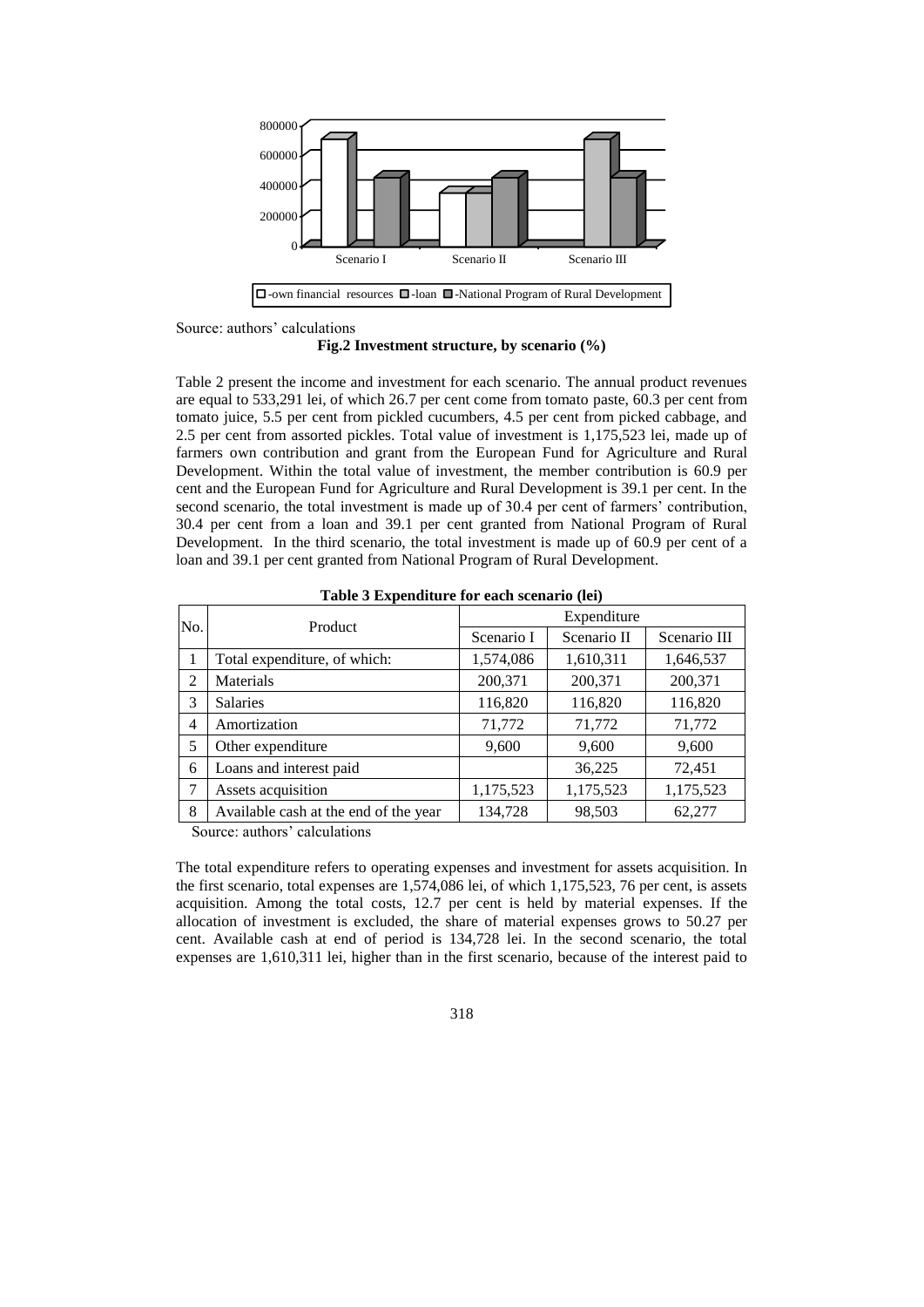the bank for the loan. In the third scenario, the total expenditure is 1,646,537 lei, higher than in the first and the second scenario. As a result, the available cash at the end of the year, calculated as expenditures' deduction from revenues, are 134,728 lei, in the first scenario, 98,503 lei in the second one and 62,277 lei in the third one.

### **2. Results and discussions**

Analysing the economic data, all scenarios register positive results. Moreover, the economic and financial indicators, presented in Table 4 and Table 5, show that the business is feasible.

# **2.1 Synthesis of the economic indicators of the investment**

A synthesis of the economic indicators of the investment, for each scenario, is presented in Table 4. The rate of return is 33.8 per cent in the case of farmers' own financial contribution, 22.6 per cent in the case in which the farmers cash a loan of 50 per cent of the amount that cannot be granted by the National Program for Rural Development, and 13.2 per cent in the third scenario.

| No. | Indicators             | MU            | Scenario I | Scenario II | Scenario III |
|-----|------------------------|---------------|------------|-------------|--------------|
|     | Total revenues         | lei           | 533,291    | 533,291     | 533,291      |
|     | Total expenses         | lei           | 398,563    | 434,788     | 471,014      |
|     | Economic results       | lei           | 134,728    | 98,503      | 62,277       |
| 4   | Rate of return         | $\%$          | 33.8       | 22.6        | 13.2         |
|     | Economic return of the | $\frac{0}{0}$ | 103        | 75          | 48           |
|     | investment             |               |            |             |              |

**Table 4 Economic indicators of the investment, by scenario**

Source: authors' calculations

The economic return of the investment is higher than 100 per cent only in the first scenario, showing that the total profit recorded throughout the period of use of equipment, ten years, is higher than the investment of 1.03 times or 103 per cent.

### **2.2 Assessment of the financial indicators of the investment**

For assessing the financial indicators, a period of five years has been considered, as required by the documents that farmers should submit for cash a grant from the National Program of Rural Development.

| No.            | Indicators                           | MU    | Scenario I | Scenario II | Scenario III |
|----------------|--------------------------------------|-------|------------|-------------|--------------|
|                | Value of investment (without<br>VAT) | lei   | 993,436    |             |              |
| 2              | Investment payback period            | vears | 7.37       | 10          | 15.9         |
| 3              | The cash flow coverage rate          | no.   | n.a.       | 3.98        | 1.99         |
| $\overline{4}$ | Discount rate                        | $\%$  |            |             |              |
|                | Net present value                    | lei   | 21.884     | $-251,113$  | $-524,111$   |

**Table 5 Financial indicators of the investment, by scenario**

Source: authors' calculations

The profit provides the payback period of investment of 7.37 years, in the first scenario, 10 years in the second one and 15.9 in the third scenario. The net present value, calculated at a

# 319